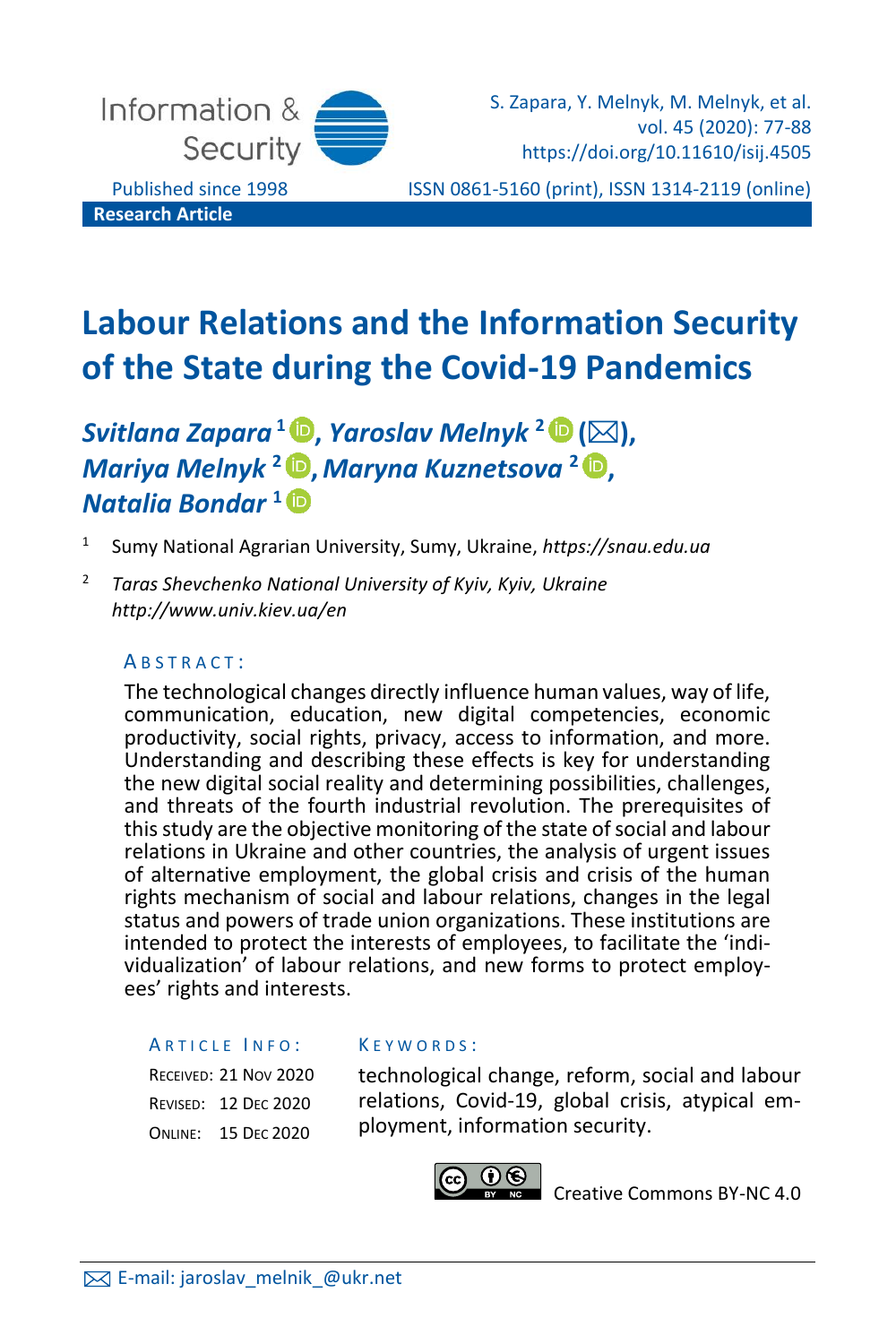## **Introduction**

Ukraine, like most countries in the world, has faced the problem of "resetting" social and labour relations. Transformations concern several questions: the emergence of new professions against the backdrop of the disappearance of others, the development of "atypical employment," the total need for "work at home," "additional" control while performing work functions, the formation of new boundaries of personal privacy, part-time work, increasing the retirement age, the constant need for retraining. And it is not the whole list of new challenges that arise in the field of social and labour relations.

According to the authors of this article, along with the window of new opportunities, there are also risks of forming and developing a scenario of total control. The use of modern technologies, from the power of quantum computers to the control of human emotions, the need to overcome the consequences of the global crisis, new forms of labour processes management can create the prerequisites for the formation of "impersonal," "digitized," "blurred" collective human mind. Also, this is one of the significant challenges of nowadays. Only a responsible citizen, who understands the value of the challenges, can give a proper assessment of the public relations and actions of authorities, and solve complex social problems with the help of social dialogue.

## **Methods**

The scientific project maintains the position of methodological pluralism in jurisprudence, that is, recognizes the possibility of using different methods that will help to find a common denominator, the presence of which can ensure the progress of scientific knowledge by absorbing their strengths. Based on the axiological and information approach proposed, the authors provide for the use of some of scientific methods.

Among the special legal methods, the historical and legal, formal legal (to identify gaps and conflicts of legal regulation) methods, the method of comparative law (to clarify the general and distinctive features of social and labour relations of Ukraine and other countries), amongst others, will be applied. The method of the overall interpretation of the law will enable to reveal structural, hierarchical, and functional relations in the system of relations of legal rules and to carry out the system interpretation of acts in the sphere of social and labour activity.

## **Basic Material**

The famous Israeli historian Yuval Noah Harari at the World Economic Forum in Davos noted that in the third millennium of the 21st century, humanity was confronted with many problems and issues that threaten the survival of the human species. It is nuclear war, environmental collapse, and technological breakthrough. According to Yuval Noah Harari, nuclear war and environmental collapse are the threats we are already informed about, but the technological breakthrough needs to be explained, as it is also capable of misbalancing human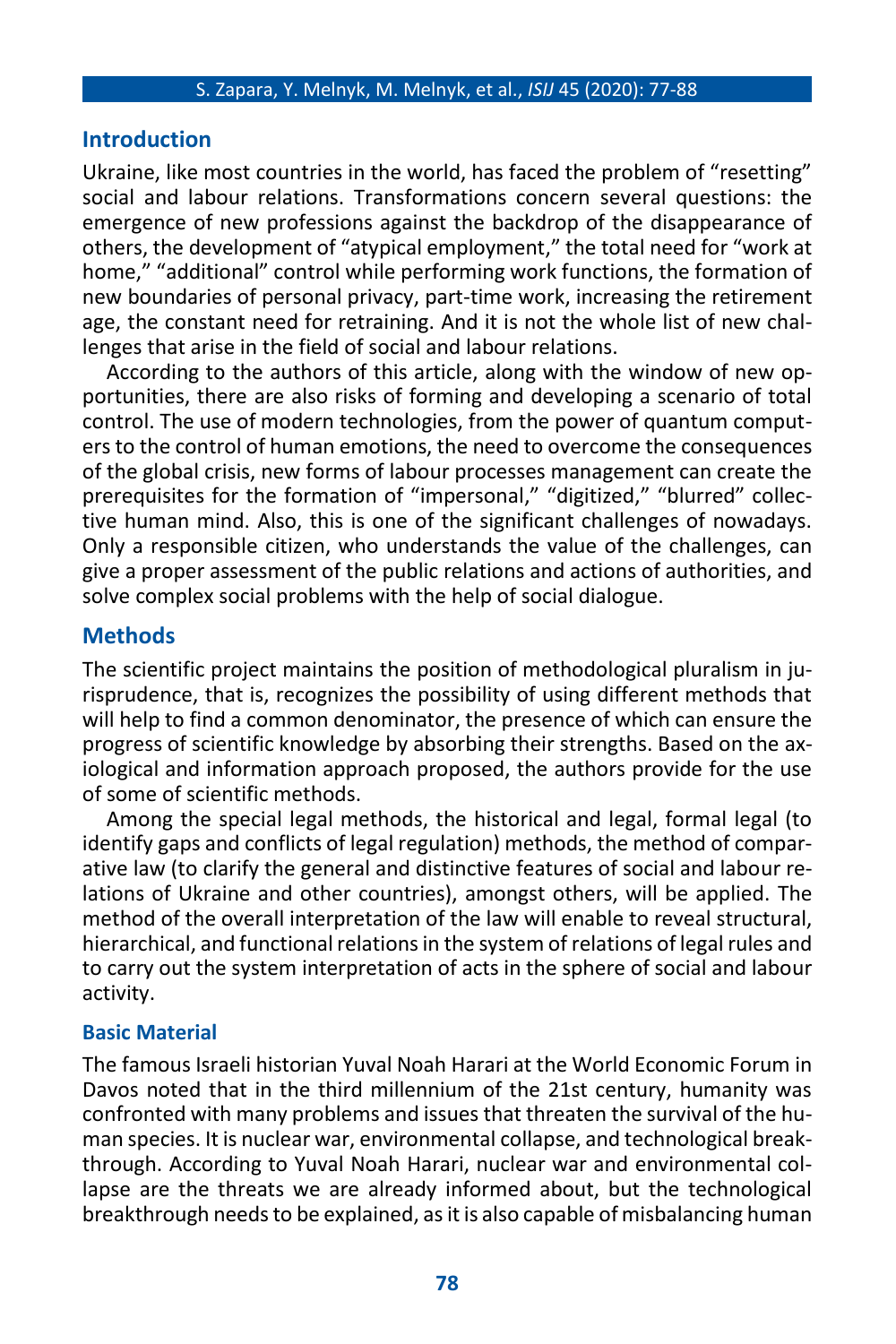society and changing the meaning of human life in various ways – from the creation of world-class consumption to the emergence of colonialism and the emergence of data colonialism. dictatorships. In any case, technological change has a direct impact on human values, habitual lifestyle, communication, education, new digital competencies, economic productivity, digital capitalism, social rights, privacy issues and access to information, etc. Understanding and characterizing these issues is the key to understand new digital social reality and identify the opportunities, challenges, and threats of the fourth industrial revolution.

Let us note that the term "The Fourth Industrial Revolution" denotes a concept that reflects the development and merger of automated production, data sharing, and production technology into a single self-regulating system, with little or no human intervention in the production process. The term was defined as a "collective concept for value chain technology and concepts" using cyberphysical systems, the Internet of things, the Internet of services, and smart factories. The phase of the industrial revolution is characterized by the fusion of technologies that blur the boundaries between the physical, digital, and biological spheres. Industry 4.0 will allow you to collect and analyse data from different machines, providing faster, more efficient, and more flexible processes for producing higher-quality goods at reduced prices. It has also led to the emergence of brand-new business models that will promote radically new ways of interacting in the value chain. $<sup>1</sup>$ </sup>

The first industrial revolution led to the transition from manual to mechanized production through the use of a steam engine, the [second industrial rev](https://uk.wikipedia.org/wiki/Друга_промислова_революція)[olution](https://uk.wikipedia.org/wiki/Друга_промислова_революція) led to the transition to mass production, through the use o[f electric mo](https://uk.wikipedia.org/wiki/Електродвигун)[tor](https://uk.wikipedia.org/wiki/Електродвигун) and conveyor, the third industrial revolution led to the transition to automated production through the use of [computers](https://uk.wikipedia.org/wiki/%D0%9A%D0%BE%D0%BC%D0%BF%27%D1%8E%D1%82%D0%B5%D1%80) and information technology. The term "Industry 4.0" first became known in April 2011, when the "Industry 4.0" group at the Hanover Fair launched an initiative to improve the competitiveness of the German economy.<sup>2</sup> The Fourth Industrial Revolution involves the transformation of labour and social relations changes connected with using new technologies.

The consequences of the pandemic on the Covid-19 virus are no less of a challenge for the future social and labour relations in Ukraine and the world. Discussion is now underway as to the possible effective overcoming of the effects of coronavirus in the field of social and labour relations.

New predictions and expectations are emerging, which in most cases signal to society that irreversible changes are first and foremost, from extremely restrictive to optimistic and humanistic. According to trend expert Lee Edelcourt, "Breaking is inevitable ..., a global-scale coronavirus pandemic will force people to restore humanist values." <sup>3</sup> A positive consequence of the catastrophe of a planetary scale (coronavirus), according to Edelcourt, will be the creation of a new system of labour relations and greater respect for everyone's work, the emergence of more comfortable conditions of production. The introduction of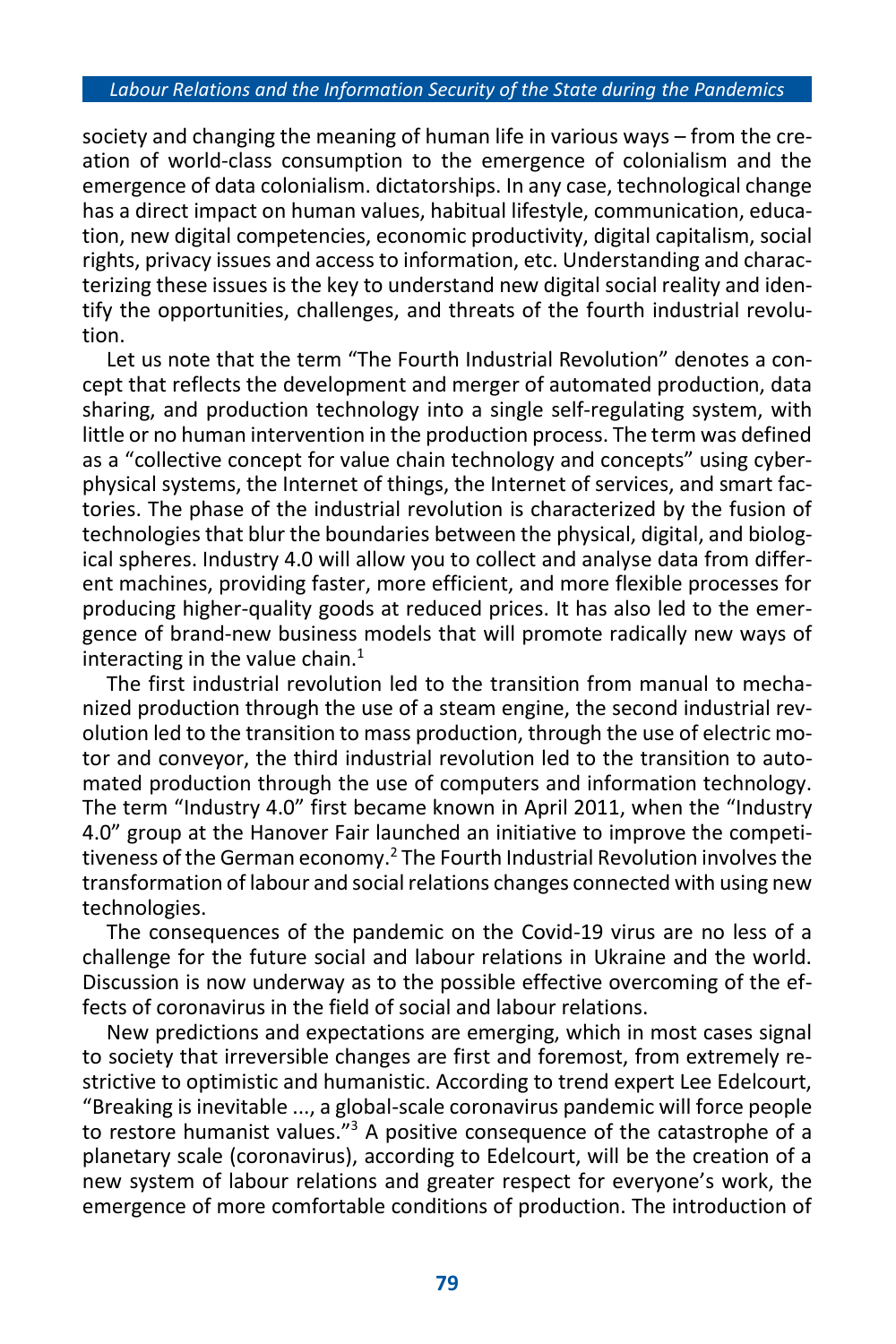quarantine will encourage employers to find new formats of events, as well as innovative ways of transmitting information.<sup>3</sup>

In any case, an altered social reality already includes several factors and circumstances that affect social equilibrium and stability. The prerequisites of this study are the objective monitoring of the state of social and labour relations in Ukraine and other countries of the world, the analysis of urgent issues of alternative employment, the global crisis and crisis of the human rights mechanism of social and labour relations, changes in the legal status and powers of trade union organizations. These institutions are intended to protect the interests of employees, develop the "individualization" of labour relations and new forms, to protect employees' rights and interests.

Ukraine, like most countries in the world, has faced the problem of "resetting" social and labour relations. Transformations concern some questions: the emergence of new professions against the backdrop of the disappearance of others, the development of "atypical employment," the total need for "work at home," "additional" control while performing work functions, the formation of new boundaries of personal privacy, part-time work, increasing the retirement age, the constant need for retraining. And it is not the whole list of new challenges that arise in the field of social and labour relations.

Conditionally, in our opinion, existing challenges can be divided into several groups, each of which needs attention and scientific analysis.

*The first group of problems, protection of labour rights in modern relations has a global character* and includes features of the development of technological progress, digitalization of society. It is believed that technological progress brings prosperity, freedom, and even immortality to humanity. But with the new world order, there are new challenges and threats. One should not forget the lessons of history, when in 1928 the Weimar government used the phrase "Arbeit macht frei" as a slogan for a major community service program aimed at overcoming unemployment, and was later placed at the entrance of many Nazi concentration camps. Without exaggeration, the development of social and labour relations, as well as many other spheres of human life, requires, above all, a valuable understanding of the prospects and possibilities of the consequences of the technological revolution.

According to many experts, over the next ten to twenty years, about 60 professions will disappear from the list of topical professions, including accountant, legal advisor, notary, journalist, librarian, pharmacist, translator, lending manager, waiter, trainer, courier, and more. Along with this, due to the technological revolution, about 170 new professions will emerge in the atlas of new professions,<sup>4</sup> such as virtual lawyer, IT physician, medical equipment architect, bioethicist, genetic consultant, smart home infrastructure designer, personal security designer, unmanned aviation interface designer, creative state trainer, game master, media, police, and more.

Many changes have already been made to these changes, from individual inventions (invented by waiters, automatic translation programs, etc.) to the "digitization" of society (from virtual money to entire systems of "digitization" of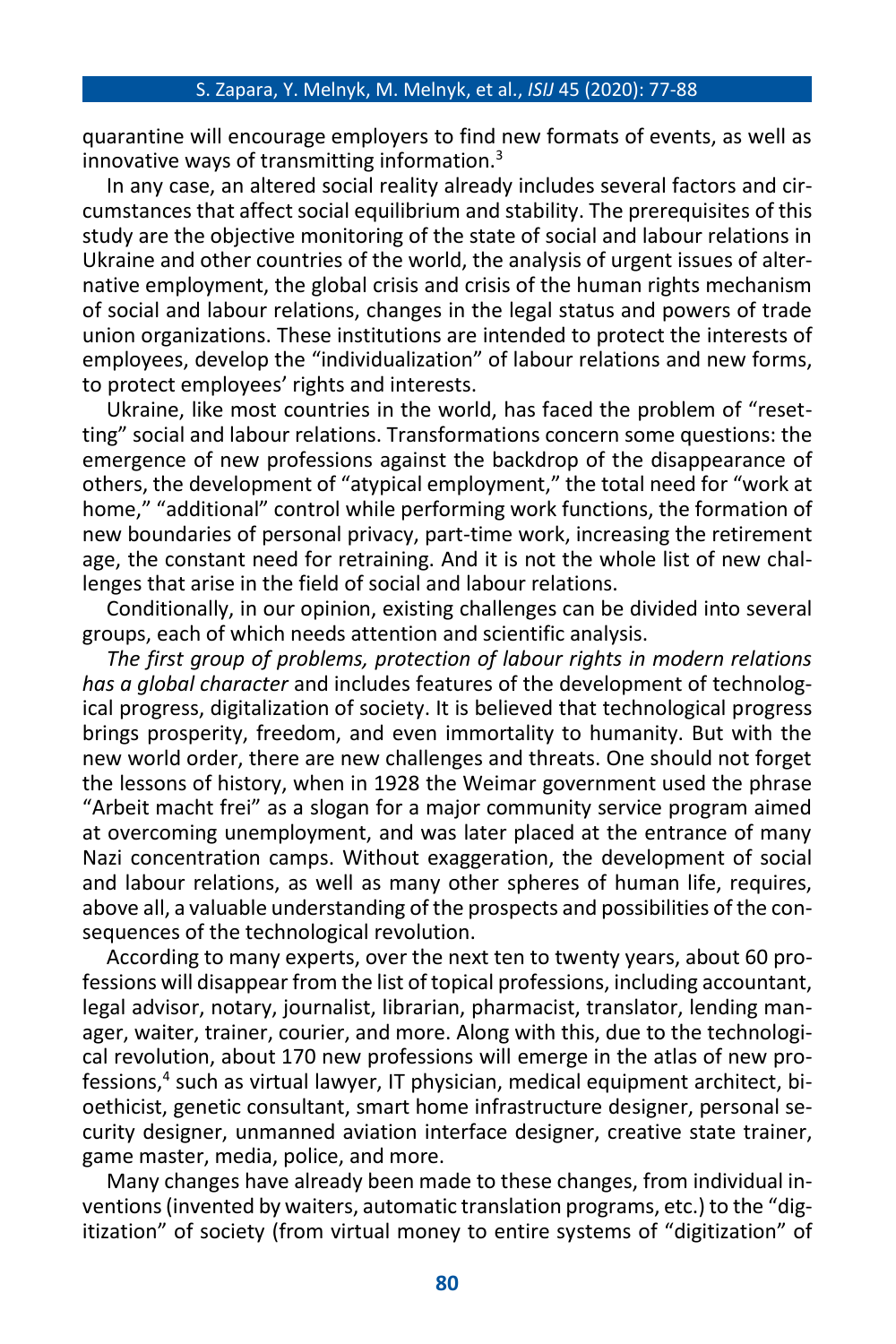#### *Labour Relations and the Information Security of the State during the Pandemics*

data, real estate, etc.). For example, Alexander Kud notes that "blockchain" is a multifunctional and multilevel information technology designed to securely store, record, and transmit various information. The potential of using this technology covers all spheres of society and has many applications. Blockchain creates new opportunities for finding, evaluating, and transmitting any discrete units. In essence, it is a new organizational paradigm for coordinating any kind of activity.<sup>5, 12</sup>

There is no doubt that in the event of full implementation of technological changes, the organization of labour also undergoes significant changes. For example, job vacancies can become widespread, which can result in signs of labour collapse and unsupervised social protests. Challenge forecasting can be aimed at mitigating negative effects, creating lifelong learning institutions, retraining, psychological, social, and labour adaptation to changing labour markets.

The implementation of labour in many cases is associated with the need to use technology in production, high labour intensification, excessive demands on workers. The issue of privacy is often raised due to video surveillance. The impact and effects of this process on the human condition have not been fully explored. Modern science is not often limited to general conclusions, studies only some cases of the impact of technological progress on humans. In our opinion, not only the issue of the impact of technological change on the method and content of legal regulation of labour relations is important, but also question of the sufficiency of the mechanisms of protection of labour rights in the conditions of technological change.

Environmental disasters of man-made phenomena, pandemics, etc. are also a global challenge. The latest example that has shaken the world is the Covid-19 pandemic.

A letter<sup>6</sup> was recently published on behalf of the International Chamber of Commerce (ICC) representing more than 445 million companies, enterprises, and the International Trade Union Confederation (UPC), representing workers from around the world to Heads of State and Government of the Group of 20. The appeal to world leaders emphasizes the fight against the Covid-19 pandemic and the halt in the growing humanitarian and economic impact of the coming crisis, which by its very nature has no borders. The appeal emphasizes not only the need for integration and solidarity in terms of providing the goods of the required group (medicines, food, and other vital goods) but also the intensification of support for small and medium-sized businesses and employees. It is noted that the impact of Covid-19 will be grave on the micro, small, and medium-sized enterprises that are the backbone of the global economy. In many countries, this is more than 80 % of employed. There is a need to take urgent measures to protect and encourage micro, small and medium-sized enterprises, to support the income of injured workers, including in the informal sector, and to prevent the sharp rise of unemployment. There is a need to expand the social protection program for workers who have lost their jobs because of quarantine.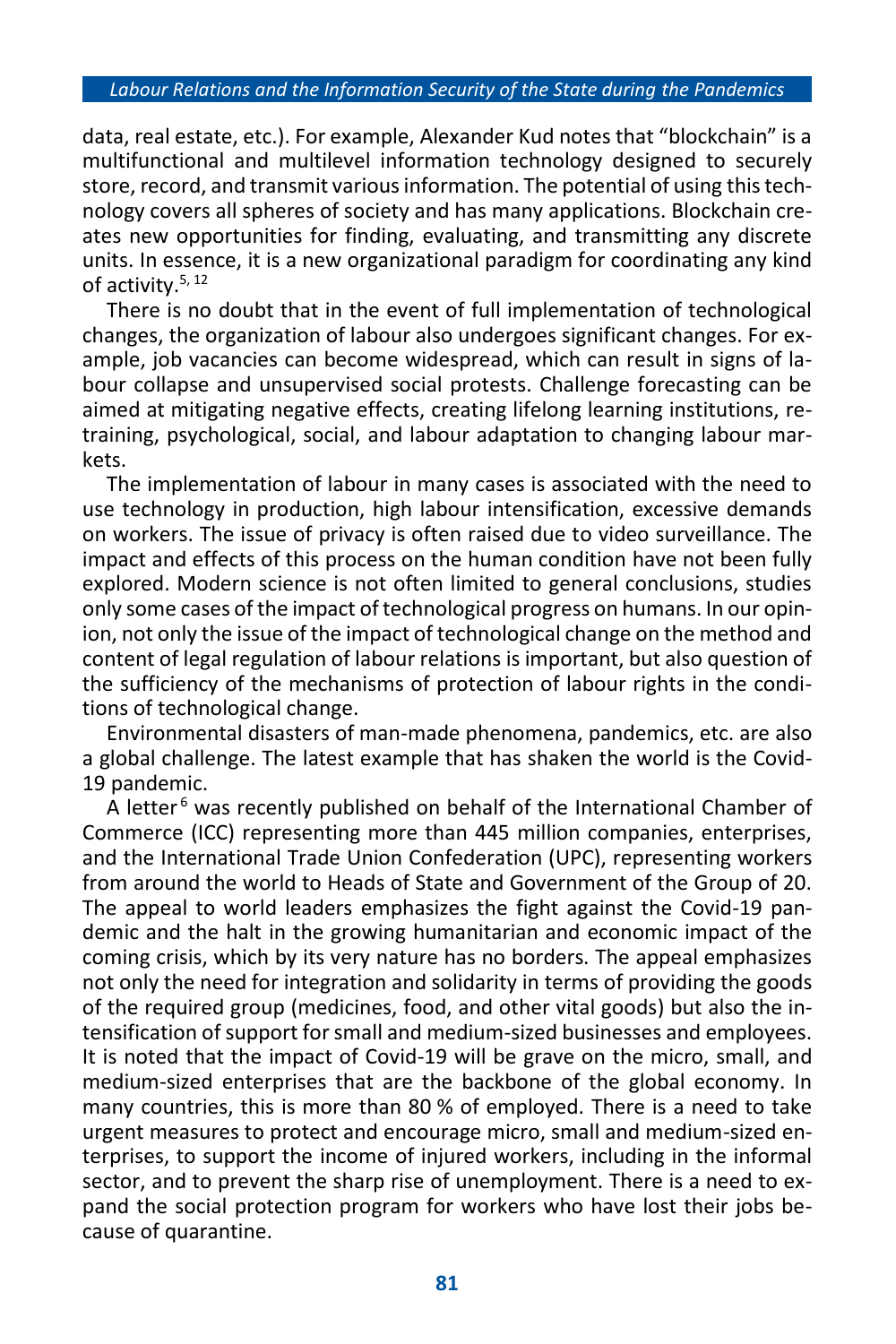It becomes obvious, that mankind has met with one of the obstacles that can be repeated. That forces authorities to focus on preventative measures and / or respond promptly to the negative consequences of a particular problem. In the end, the positive effect depends on the coherence of the actions of public services and the public perception of necessary rules.

One of the successful examples of the fight against this pandemic is Singapore. That became possible because of the careful and prompt action of the authorities, through which it was possible to form a system of detection of the infection chain. It is about prompt tracking of cases of infection and rapid deployment of diagnostic systems. In particular, in February a decision was made to oblige anyone who enters government or corporate premises to leave their contact information. This greatly accelerated the work of medical "detectives." 7

The second component of Singapore's success is the rapid development and deployment of diagnostic tests. This allowed checking every person who came to the country and identifying the patients promptly for three hours quarantine. The above examples demonstrate not only the quality of medicine but these issues are directly linked to three pressing issues: 1) institutional capacity, such as the quality of crisis management, government action, the ability to mobilize the necessary material and human resources promptly to solve pressing problems; 2) economic capacity. Considering the problem of the economic impact of a pandemic*, it is important to provide the necessary minimum for a certain period, which is enough for self-recovery* for workers, their families, and support for small and medium-sized businesses. The state should focus on helping workers get paid sick leave and keep jobs. In this context, social dialogue plays an important role without exaggeration, because of which a reasonable proportion of general and personal interest is formed. 3) *willingness to apply a system of restrictive measures.* The result of the fight against the Covid-19 coronavirus has shown a greater ability of the People's Republic of China to deal with a pandemic. However, the effectiveness of the authorities' prompt action is not infrequently linked to the imposition of additional restrictions on social rights and freedoms, which, in the face of danger, seem justified. But can restrictive actions be effective in the short term?

To stop the pandemic, the authorities use modern technologies that limit personal freedoms. "For today, for the first time in history, technology allows it, and some governments (the most notable example is China) have already taken the following measures: using ubiquitous sensors and powerful algorithms, they monitor the temperature and condition of potentially infected people, their moving and contacts. Mobile apps alert healthy people to the virus carrier approaching them. And this is not only the case in East Asian countries. Israeli Prime Minister Benjamin Netanyahu has recently allowed Israeli intelligence to track patients with coronavirus using surveillance technology commonly used in the fight against terrorism." 8

It is too early to conclude and summarize the effects of the global crisis and how individual countries respond to it. But today, new restrictions on the rights and freedoms of citizens are becoming apparent and real. Imagine that the case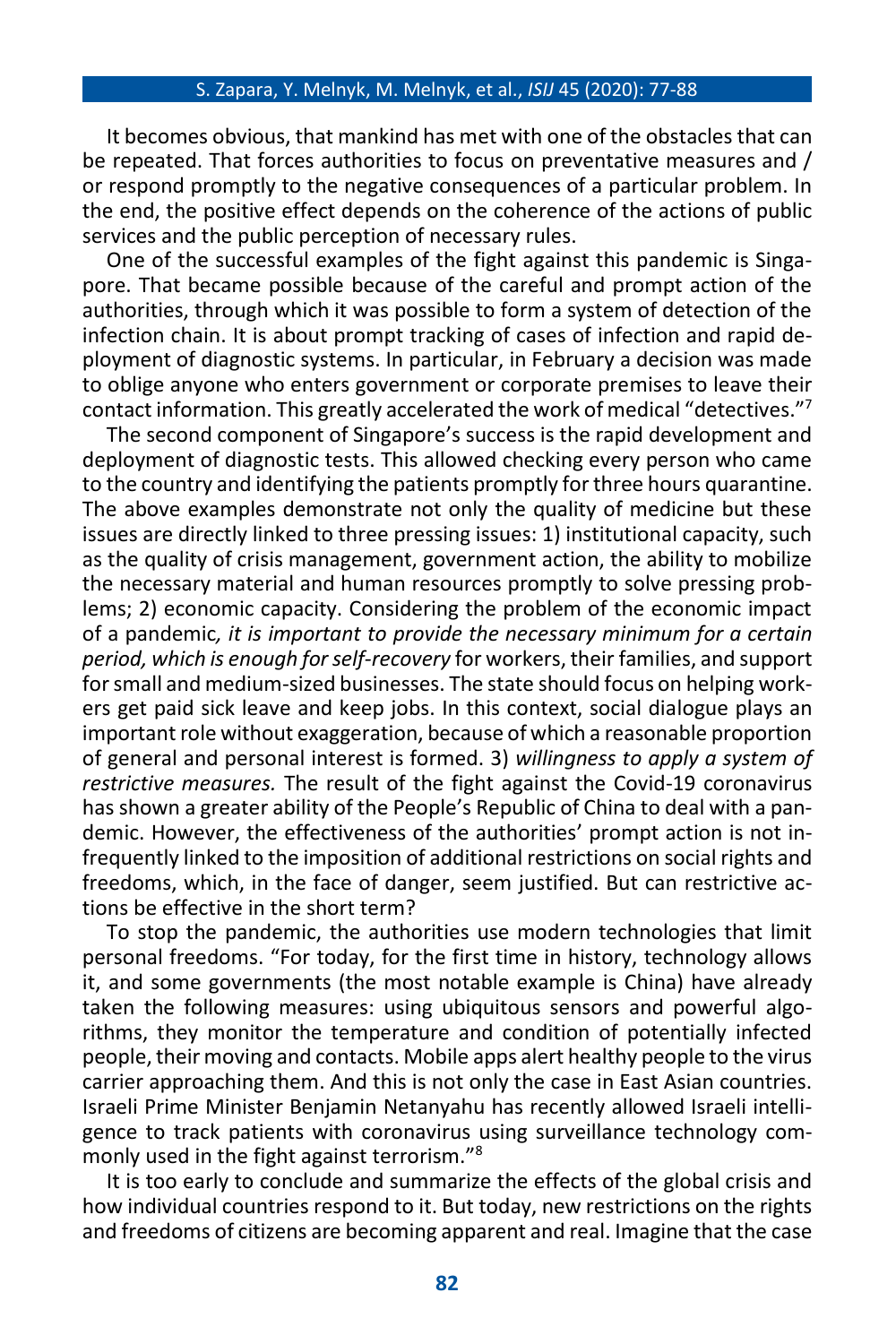of a pandemic outbreak, self-isolation, border closure, restriction of liberties is not alone and threatens humanity with recurrence. Does this mean that the ratio of major liberal values is changing?

*The second group of problems is related to the institutional crisis of labour rights protection.* Given the above, we need to talk about the general crisis of the development of social and labour relations, to look for new ideas of legal regulation of social and labour relations, among which the topic of protection of the latter occupies one of the key positions. If the situation does not change soon, the human rights mechanism will not be able, as before, to rely on the assumption that the trade union is the main (or only) body of workers who protects the social sphere and labour relations professionally. The relevance of the research topic was confirmed by the discussion platform of the Association of Labour and Employment Association (LERA) conference, held in June 2019,<sup>9</sup> and focused on issues of trust in trade union organizations, reducing the number of trade union members, developing forms of legal protection for social and labour relations. Against this background, much attention is paid to widespread scholarly discussions of leading scholars of the world, as outlined in such publications as Comparative Labour Law, edited by Matthew W. Finkin (University of Illinois,  $USA).<sup>10</sup>$ 

The natural question arises as to the effectiveness of existing and alternative mechanisms for the protection of workers' rights. The curve of the diminishing role of trade unions in the previous period of development of social and labour relations may have a different perspective on new societal challenges. Trade unions have needed social experience and potential to form and develop social dialogue, which is crucial in a crisis. After all, the balance of public interests is of particular importance during the global crisis.

*The third group of problems related to national peculiarities of formation and development of social and labour relations.* 

In Ukraine, the number of unemployed registered with the State Employment Service as of October 2020 amounted to 517.7 thousand people; as of May 25, 2020, there were 501 thousand people,<sup>11</sup> which is 64 % more than on the corresponding date last year. Every day, the State Employment Service registers 5,000-7,000 unemployed people across the country. However, the growth rate of post-quarantine unemployment has not yet been officially determined. Although this figure indicates an increase in the number of unemployed compared to 2019, it is not dramatic. However, the hidden unemployment, which according to the Centre for Economic Strategy  $12$  at quarantine peak was 17 % of the labour force, is worrying: is the employment of these people has been reduced, or have they been sent on unpaid leave. This is about 3.1 million people. According to the State Statistics Service, according to CES calculations, only about 368,000 Ukrainians (2 % of the labour force) lost their jobs. At the same time, these figures do not coincide with the data of the Centre for Economic Strategy. According to the research, about 2.8 million people lost their jobs due to quarantine.<sup>13</sup> Thus, if the second wave of coronavirus occurs it will cause irreparable damage to the labour market.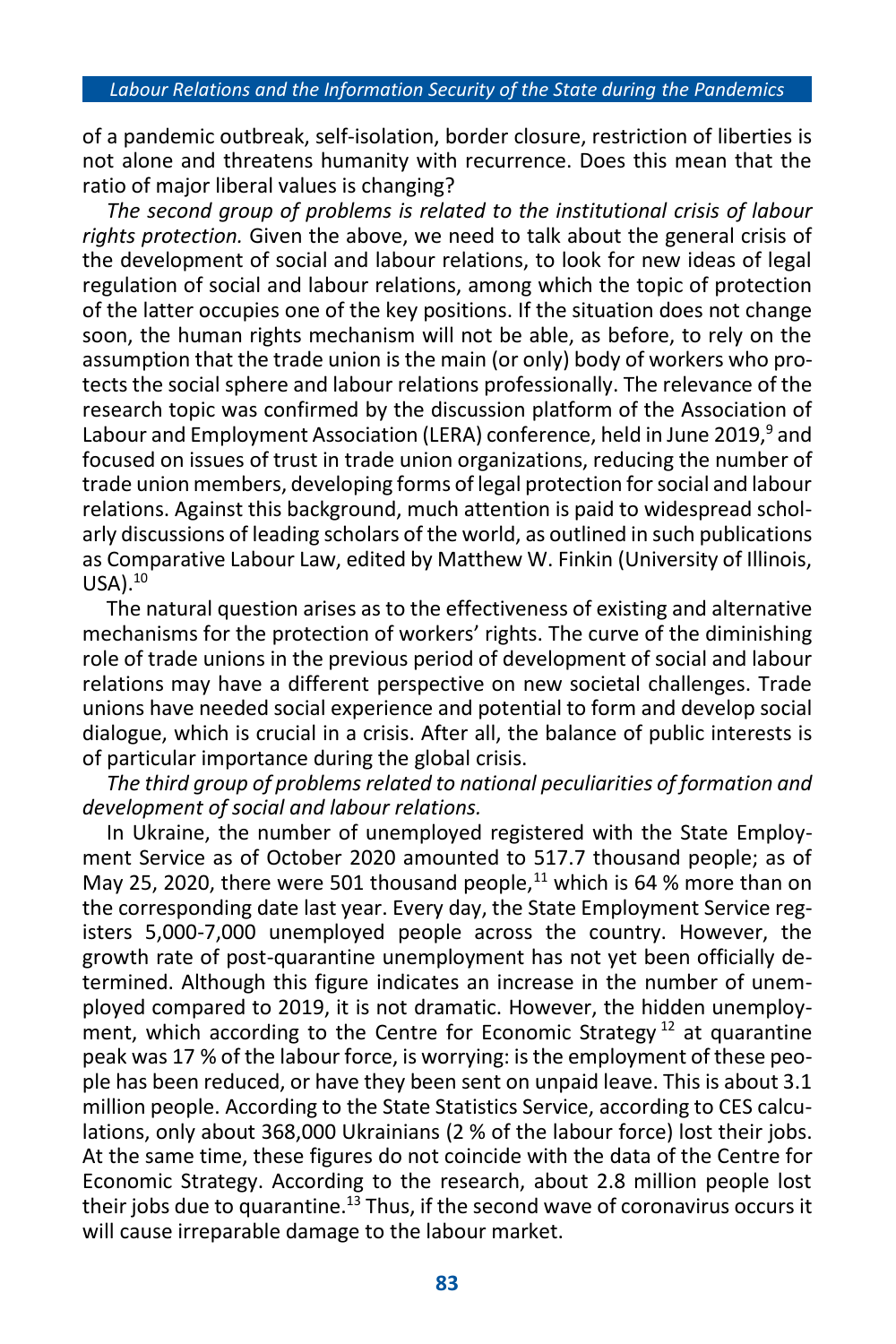However, as the columnist of the online edition of "Business Capital" O. Kushch<sup>14</sup> emphasizes, "the current quarantine model has led to a state of crisis and the shadow economy, even stronger than the official one. At the same time, the instruments of state support are quite limited: it is almost impossible to subsidize "shadow" employers using budget funds to save their jobs." Besides, he emphasizes that during previous economic shocks in Ukraine, "the shadow employment sector usually experienced a crisis on its own. Moreover, it was a kind of buffer to relieve excess fiscal and regulatory pressure in the economy, picking up waves of layoffs in the official sector." 15

Of course, against the background of the lack of a uniform standard of employment for all countries, each country chooses its path of evolution of labour relations. Guided only by a beacon of general rules - the European Social Charter (Updated), the Conventions, the ILO Recommendations, each country freely implements its platform for the development of social and labour relations.

One example that deserves attention is the proportionality of general and personal interest in regulating working time. Interesting in Sweden's experience in reducing working hours to 6 hours a day, for the benefit of family interests. The question arises. How can the issue of working time (the need for its flexibility) be compared to the needs of family life? The right is intended to regulate social relations, to respond adequately to human needs. The last case of forced self-isolation demonstrated the public's unwillingness to address the problems of family life and work. After switching quarantines to schools and kindergartens, workers who do not have the opportunity to work remotely are left alone with problems of family life, relationships with children, and more. In the face of global challenges, society must demonstrate readiness for social dialogue and consensus. Instead, opposite situations occur.

The Government of Ukraine has announced the reform of social and labour relations recently. The proposed changes have met with strong public resistance and for reason. For example, to reform social and labour relations, draft laws were drafted "On Labour," "On Amendments to Certain Legislative Acts of Ukraine (Concerning Some Issues of Activity of Trade Unions)," "On Amendments to the Labour Code of Ukraine on Additional grounds for dismissal" which, according to many experts, $16$  contradict the norms of the International Labour Organization, the Constitution of Ukraine, and the applicable legal acts.

We should add that repeated attempts in Ukraine to reform the legal regulation of labour relations have failed. Besides, there are new challenges related to the gradual dismantling of a system based on the obligation to conclude an employment contract. Atypical employment in Ukraine has already taken on a real shape but has not been regulated legally and sufficiently yet. Therefore, one of the urgent problems is the recognition and legalization in Ukraine of "flexible" forms of employment. It should be noted that the Ukrainian labour market, like the European labour markets, is primarily faced with the problem of combining greater flexibility with the need to maximize security for all. The desire for flexibility in the labour market has led to an increase in the variety of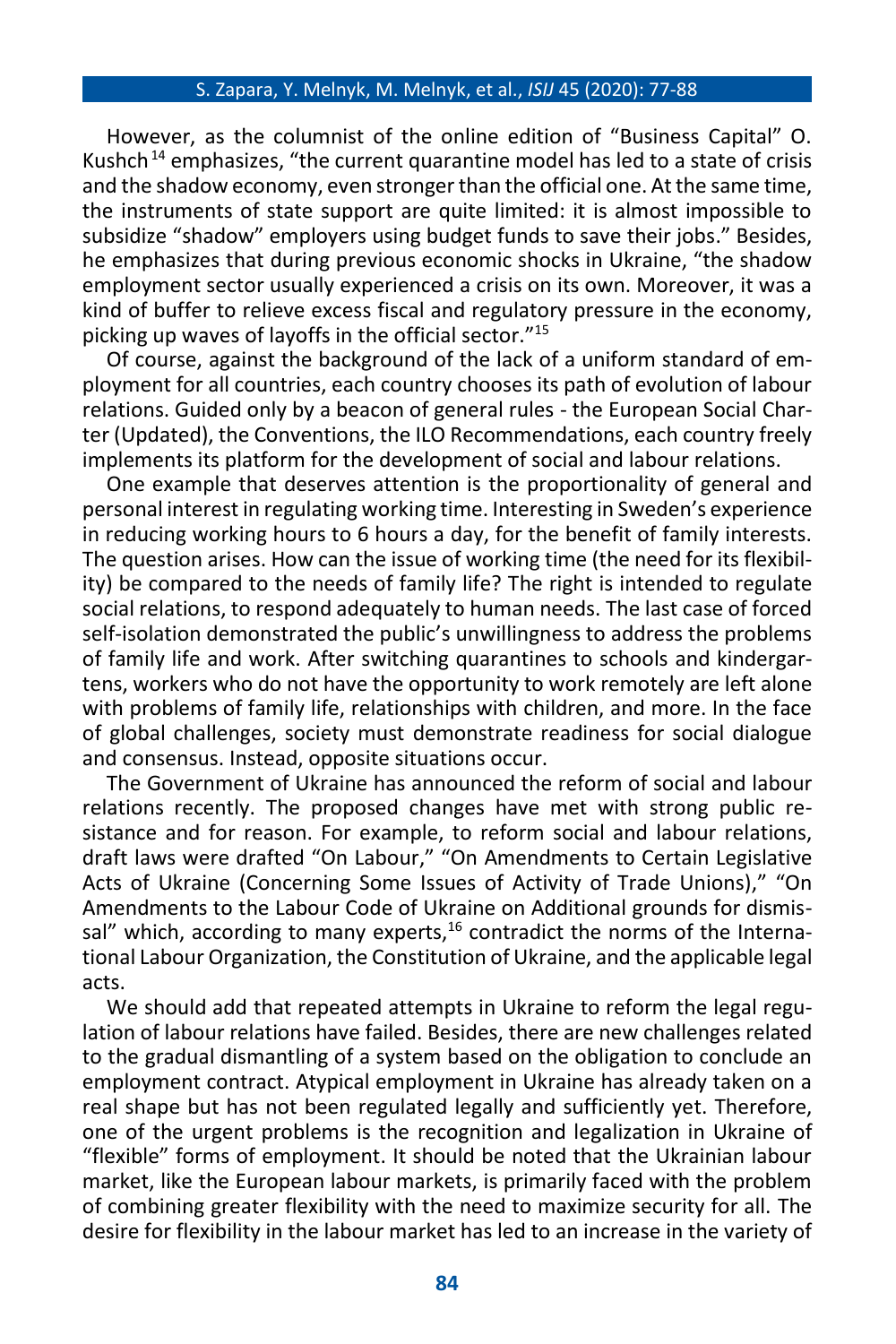contractual forms of employment that may differ significantly from the standard contractual model in terms of employment and income security and the relative stability of their associated working and living conditions.

Another attempt to reform social and labour relations in Ukraine ended with the defeat of the government. In our opinion, the reform of social and labour relations should be preceded by a broad discussion of the participants in these relations, followed by the adoption of the logic of proposed changes. Therefore, in reforming existing social relations, an important factor in stabilizing the latter is a social dialogue between the authorities, representatives of employers, trade unions, and other participants in social relations.

Social dialogue helps set problems of legal regulation on time<sup>16</sup> and, subsequently, to ensure information security in the country, work out ways to solve them. A similar example of social dialogue is the technical cooperation project "Inclusive market for job creation in Ukraine," presented at the ILO Webinar "Labour Dispute Resolution System – the current state and opportunities for improvement," which took place on 24 November 2020. At the webinar, an expert Nadiya Zarko presented the results of the study in her report "Assessment of the functioning of the system of out-of-court settlement of individual and collective disputes." Thus, according to representatives of employees and employers, specialists of institutions authorized to assist in resolving labour disputes (100 % of respondents), the current legal and regulatory framework only partially meets the needs and interests of the parties to effectively resolve individual and collective labour disputes. In general, it is worth noting that the vast majority of respondents, both representatives of the parties to the dispute – trade unions (100 %) and employers (85.7 %) and NSPP specialists (81.3 %) consider the procedure for collective labour disputes defined by the law "On the procedure for resolving collective labour disputes (conflicts)" not entirely perfect, and such as needing change.

Another case is a discussion within the framework of the ILO Technical Cooperation Project "Inclusive Labour Market for Job Creation" held at the national round table "Towards Effective, Influential and Inclusive Social Dialogue in Ukraine," organized by the ILO in conjunction with the Verkhovna Rada of Ukraine Committee on Social Policy and Veterans' Rights. More than 70 people took part in this event: People's Deputies of Ukraine, representatives of the government, organizations of employers and trade unions, civil society, scientific institutions, independent consultants, experts. Thus, during the discussion the participants of the round table noted the reasons for the inefficiency of the current national model of social dialogue:

• reduction of political support for the functioning of social dialogue bodies and other mechanisms aimed at achieving coordination of ways of overcoming problems in the sphere of economy and social policy, as well as the passivity of social partners in the desire to achieve the effectiveness of social dialogue;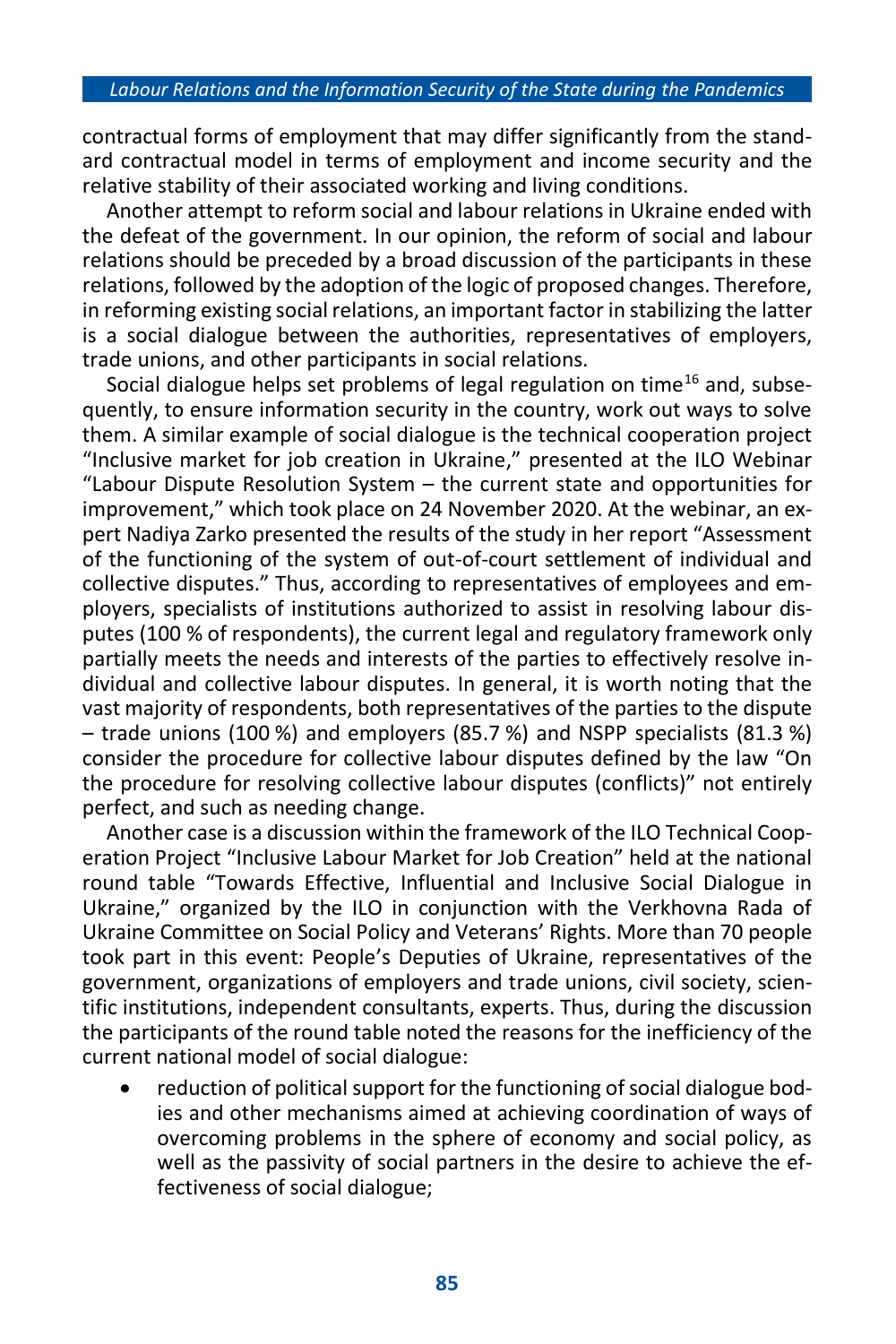- unawareness of newly appointed heads of central and local executive bodies in matters of organization and conducting of social dialogue, place, and role of authorities in interaction with social partners;
- social partners unilaterally interact with the authorities to defend their interests, but do not seek to reach an agreement by modifying their interests to identify and realize the common interests of the parties;
- inconsistency of structure of organizations of employees and employers with the structure of the economy and territorial structure: a significant percentage of small and micro enterprises not covered by membership in these organizations; the lowest statutory status of organizations is local, which does not include membership in United Territorial Communities (ATGs). At the same time, 68% of the survey respondents believe that the lowest territorial level of social dialogue is the CAG;
- lack of responsiveness to the challenges of time, insignificant impact of decisions taken in the framework of social dialogue at national level on employment policy on social, economic, and budgetary policies;
- ignoring the views of employees' and employers' representatives when making decisions on regulating social and labour relations (this was especially emphasized in the process of drafting a new labour code);
- limited access of "non-representative" trade unions and employers' organizations to participate in the formation and adoption of agreed decisions on issues that are the subject of social dialogue;
- inconsistency of coverage of enterprises of certain types of economic activity by sectoral organizations of social partners, which greatly limits the scope of sectoral agreements after their conclusion.

## **Conclusions**

Identification and analysis of acute problems of social and labour relations create preconditions for their development and positive dynamics. Instead, avoiding dialogue produces social conflict, exacerbates social confrontation, and threatens social stability.

Summarizing the above, it should be noted that the global economic crisis is bringing humanity both – obstacles and opportunities. The effect of the global crisis is exacerbated by the peculiarities, weaknesses of national economies, combined with unfavourable conditions for the development of social and labour relations. The above is compounded by the institutional crisis of protecting the interests of employees. According to many experts, the union protection institute associated with other institutions protecting the rights of participants in social and labour relations is also in crisis.

In any case, anthropological changes of a revolutionary nature, new possibilities of regulation of labour relations, expansion of remote possibilities of performance of work, the formation of new social bonds with the help of modern technologies await us.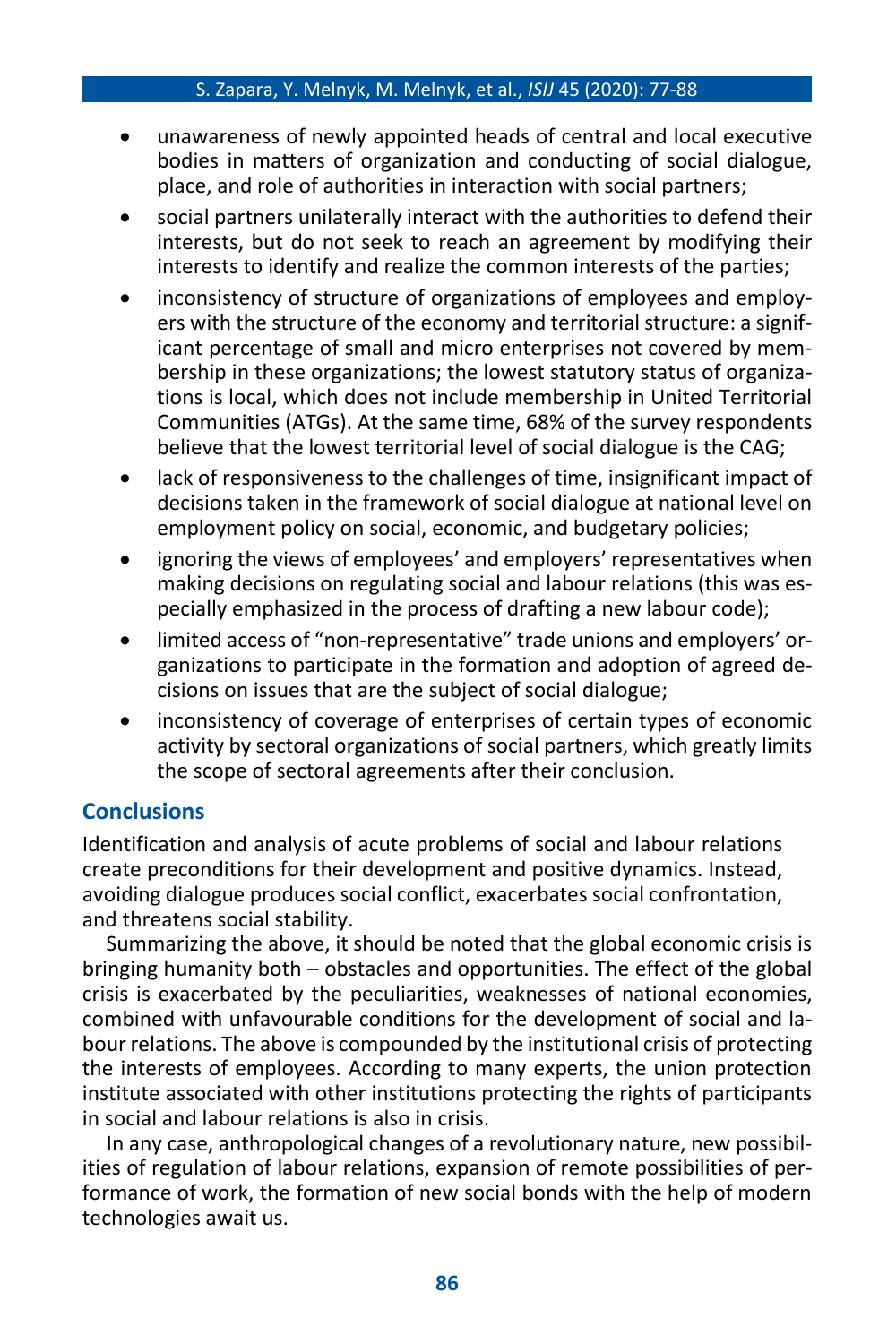#### *Labour Relations and the Information Security of the State during the Pandemics*

Along with new opportunities, there are also risks of forming and developing a scenario of total control. After all, the use of modern technologies, from the possibilities of using quantum computers to controlling human emotions, the need to overcome the effects of global crisis, new forms of management of labour processes can create the preconditions for the formation of an impersonal, digitized blurred collective human mind. And this is one of the significant challenges of today. Only a responsible citizen, who understands the value of challenges and can adequately respond to modern problems, can give a proper assessment of the public relations and actions of authorities, and solve complex social problems due to social dialogue.

## **References**

- Klaus Schwab, "The Fourth Industrial Revolution: what it means, how to respond," *World Economic Forum*, 2020, https://www.weforum.org/agenda/2016/01/thefourth-industrial-revolution-what-it-means-and-how-to-respond.
- <sup>2.</sup> Mario Hermann, Pentek Tobias, and Boris Otto, "Design Principles for Industrie 4.0 Scenarios," *49th Hawaii International Conference on System Sciences (HICSS)*, Koloa, HI, USA, 5-8 January 2016, https://doi.org/10.1109/HICSS.2016.488.
- <sup>3.</sup> Lee Edelcourt, "How Entertainment, Work and Shopping will Change. The Trendsetter Statement about the Effects of Coronovirus on the World," *The World News*, 2020, https://twnews.es/ua-news/iak-zminiat-sia-rozvagi-robota-ta-pokupkiekspertka-z-trendiv-rozpovila-pro-naslidki-koronavirusu-dlia-svitu.
- 4. Atlas of New Professions, 2020, http://atlas100.ru/catalog/.
- 5. Alexander Kud, *Digital Assets and Their Economic and Legal Regulation in the Light of the Development of Blockchain Technology* (Kharkiv: Law, 2019), 384.
- <sup>6.</sup> "ITUC-ICC Open letter to the G20 Heads of State and Government," Open letter to Heads of State and Government of the Countries of the Group 20, March 23, 2020, [https://www.facebook.com/permalink.php?story\\_fbid=14002207201](https://www.facebook.com/permalink.php?story_fbid=1400220720)49864&id=10 0004858480395.
- <sup>7.</sup> Sergey Kolenov, "How Singapore became an exemplary example of the fight against coronavirus," 2020[, https://hightech.plus/2020/03/13/kak-singapur-stal-obrazcovim](https://hightech.plus/2020/03/13/kak-singapur-stal-obrazcovim-)primerom-borbi-s-koronavirusom.
- 8. Yuval Noah Harari, "How the Coronavirus Will Change the World," *Litgazeta,* 2020, https://litgazeta.com.ua/news/iuval-noj-kharari-iak-koronavirus-zminyt-svit/.
- <sup>9.</sup> "Ahead of the Curve: Challenges Posed by Technology and the New Workforce," LERA 71st Annual Meeting, June 13-16, 2019, Cleveland, Ohio, Preconference Day – June 12, 2019, [https://www.leraweb.org/index.php?option=com\\_content&view=](https://www.leraweb.org/index.php?option=com_content&view=) article&id=967:71st-lera-anl-mtg&catid=29:meetings&Itemid=181.
- 10. Metthew W. Finkin and Guy Mundlak, *Comparative Labor Law* (Cheltenham, UK; Northampton, MA: Edward Elgar Publishing, 2015), 491.